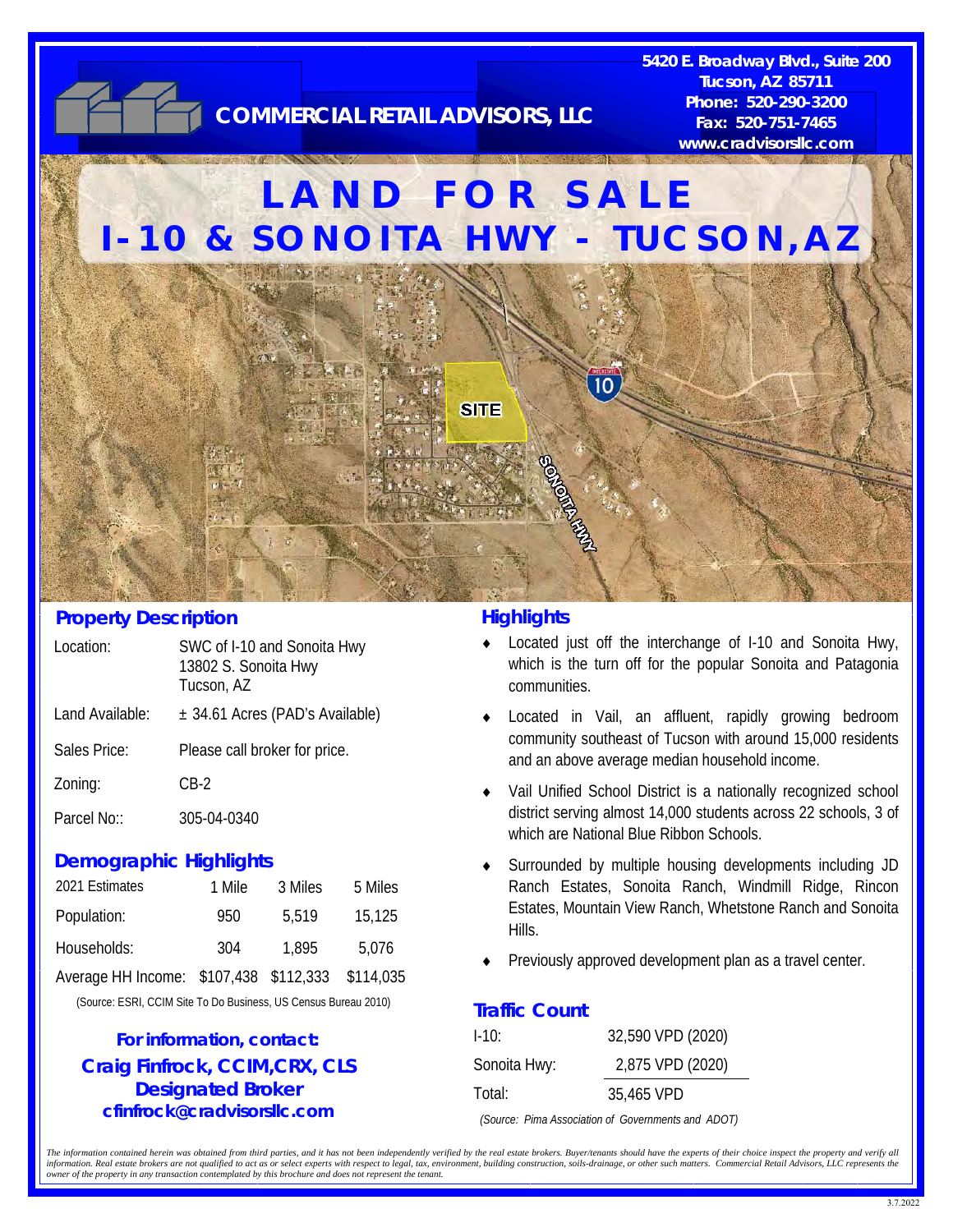# **SEC I-10 & Sonoita Hwy**



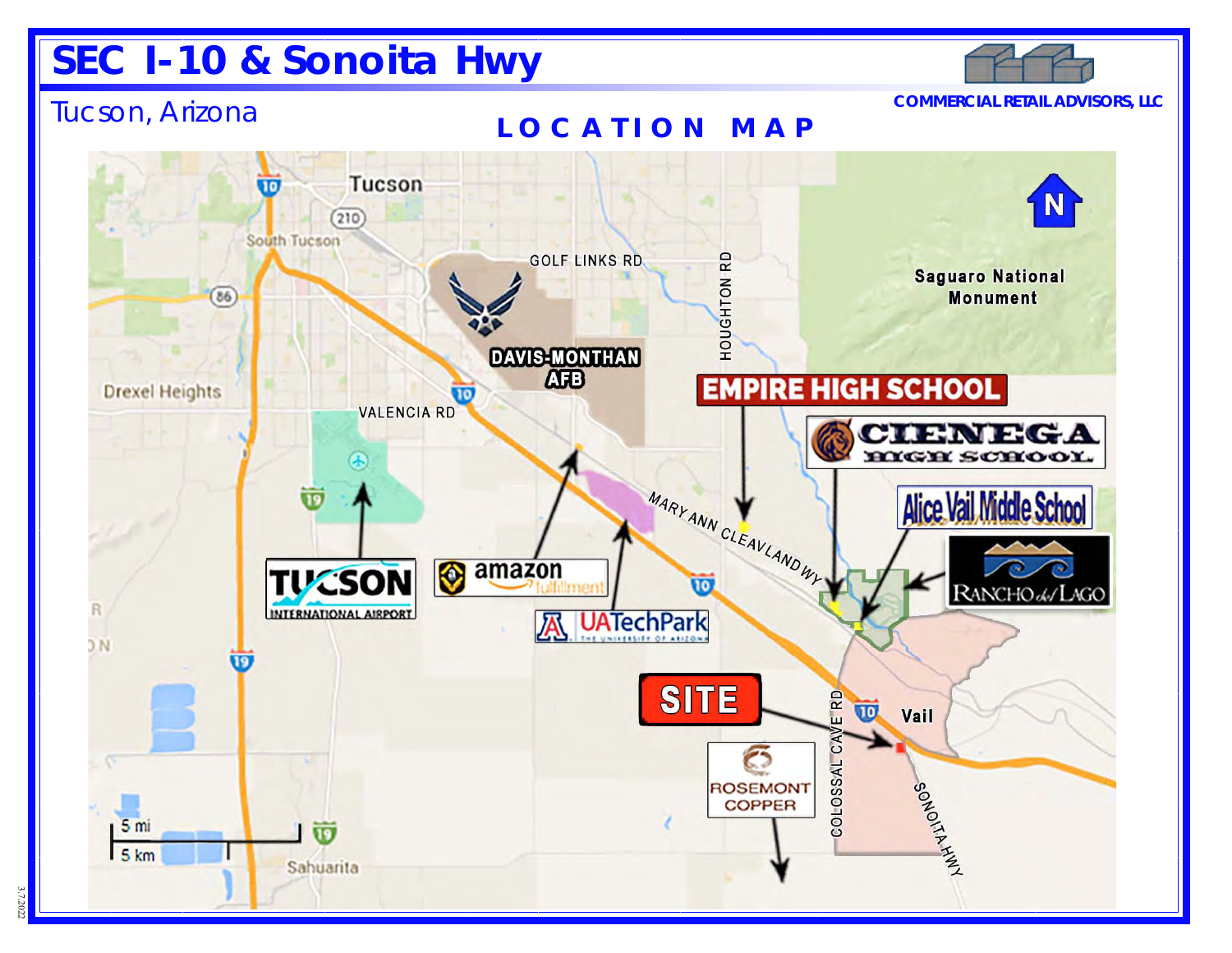# **SEC I-10 & Sonoita Hwy**

### Tucson, Arizona **COMMERCIAL RETAIL ADVISORS, LLC**

**PLAT MAP** 海 42 **ASSESSOR'S RECORD MAP**  $305 - 24$ SECTION 34 TOWNSHIP 16 SOUTH. RANG 16 EAST  $7/7$ N.89" 54'W  $\Omega$  $\odot$ D RANCH đ **LOTS I-110** R.V.F.D.  $\circledcirc$ ⊙ 54/32 MBP  $(\epsilon_{\texttt{s}})$  $\circ$  $\odot$  $\sum_{i=0}^{n}$ DETAIL B **SCALE 1"= 300"**  $DETA/L$  A<br> $I'' = 300^4$  $(305 - 20)$  $R.V.ED$ ESTATES RINCON **YIEW**  $2019 - 1$ MP 16/38  $\begin{array}{c}\n\hline\n\text{BIVE} \\
\hline\n\text{BIVE} \\
\hline\n\end{array}$ 5280.00  $\begin{array}{cc} \textbf{C.0. T.} \\ \textbf{PROJERT} \end{array}$ Π Ã RVED  $3157$  $M1616$  $7445(1)$